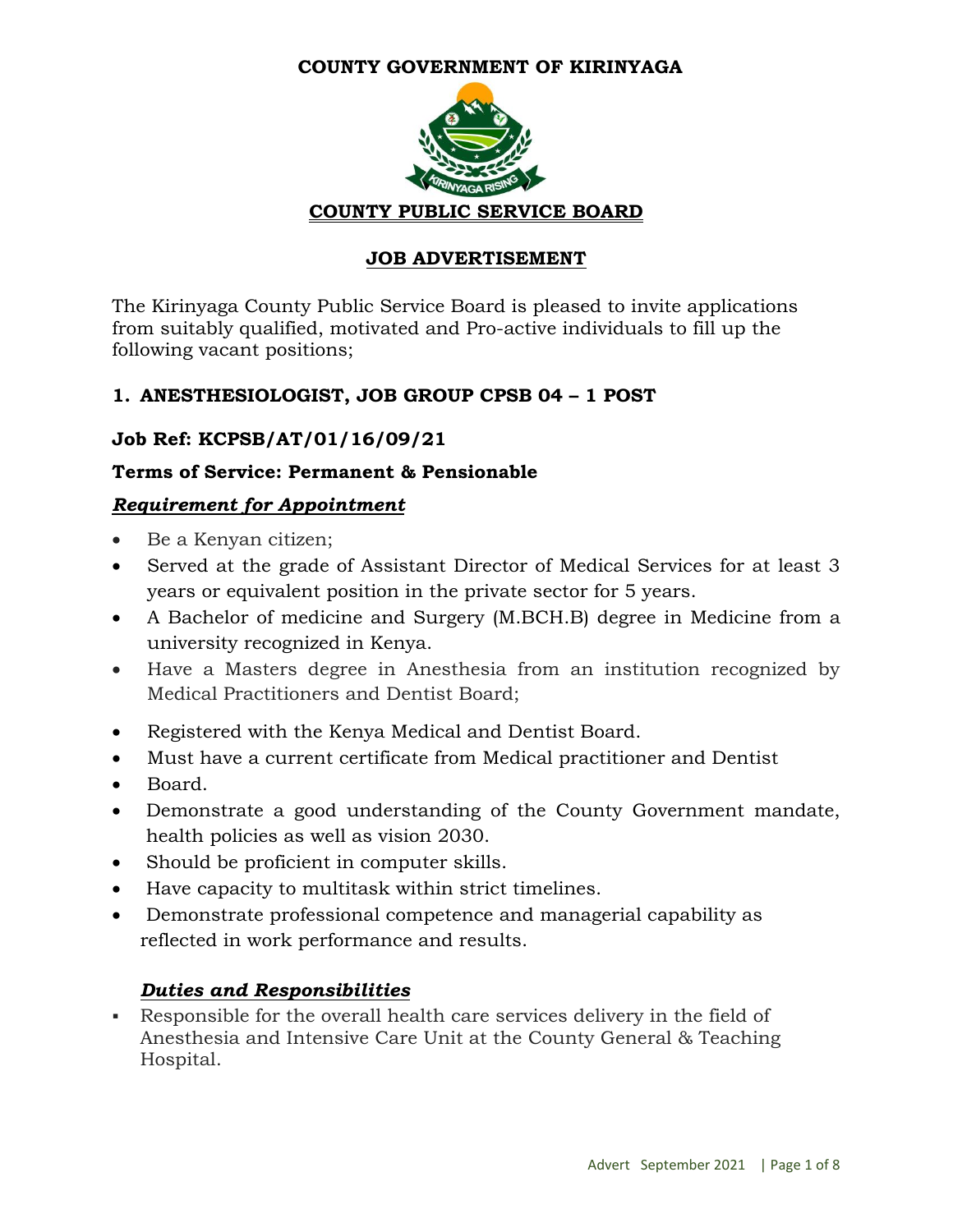- Administer anesthetic or sedation during medical procedures, using local, intravenous, spinal or caudal methods.
- Confer with other medical professionals to determine type and method of anesthetic or sedation to render patient insensible to pain.
- Coordinate administration of anesthetics with surgeons during operation.
- Decide when patients have recovered or stabilized enough to be sent to another room or ward or to be sent home following outpatient surgery.
- Examine patient, obtain medical history and use diagnostic tests to determine risk during surgical, obstetrical, and other medical procedures.
- Monitor patient before, during, and after anesthesia and counteract adverse reactions or complications.
- Record type and amount of anesthesia and patient condition throughout procedure.
- Conduct medical research to aid in controlling and curing disease, to investigate new medications, and to develop and test new medical techniques.
- Coordinate and direct work of nurses, medical technicians and other health care providers in the department;
- Inform students and staff of types and methods of anesthesia administration, signs of complications, and emergency methods to counteract reactions;
- Managing anesthesiological services, coordinating them with other medical activities and formulating plans and procedures;
- Position patient on operating table to maximize patient comfort and surgical accessibility.
- Providing and maintaining life support and airway management and help prepare patients for emergency surgery;
- Providing medical care and consultation in many settings, prescribing medication and treatment and referring patients for surgery;
- Instructing individuals and groups on ways to preserve health and prevent disease;
- Scheduling and maintaining use of surgical suite, including operating, wash-up, waiting rooms and anesthetic and sterilizing equipment;
- Assisting with the management of day to day activities and prioritizing tasks;
- Attending and participating in a variety of meetings;
- Participating and assisting in Mass Casualty exercises/events; and
- Any other lawful duties that may be assigned from time to time.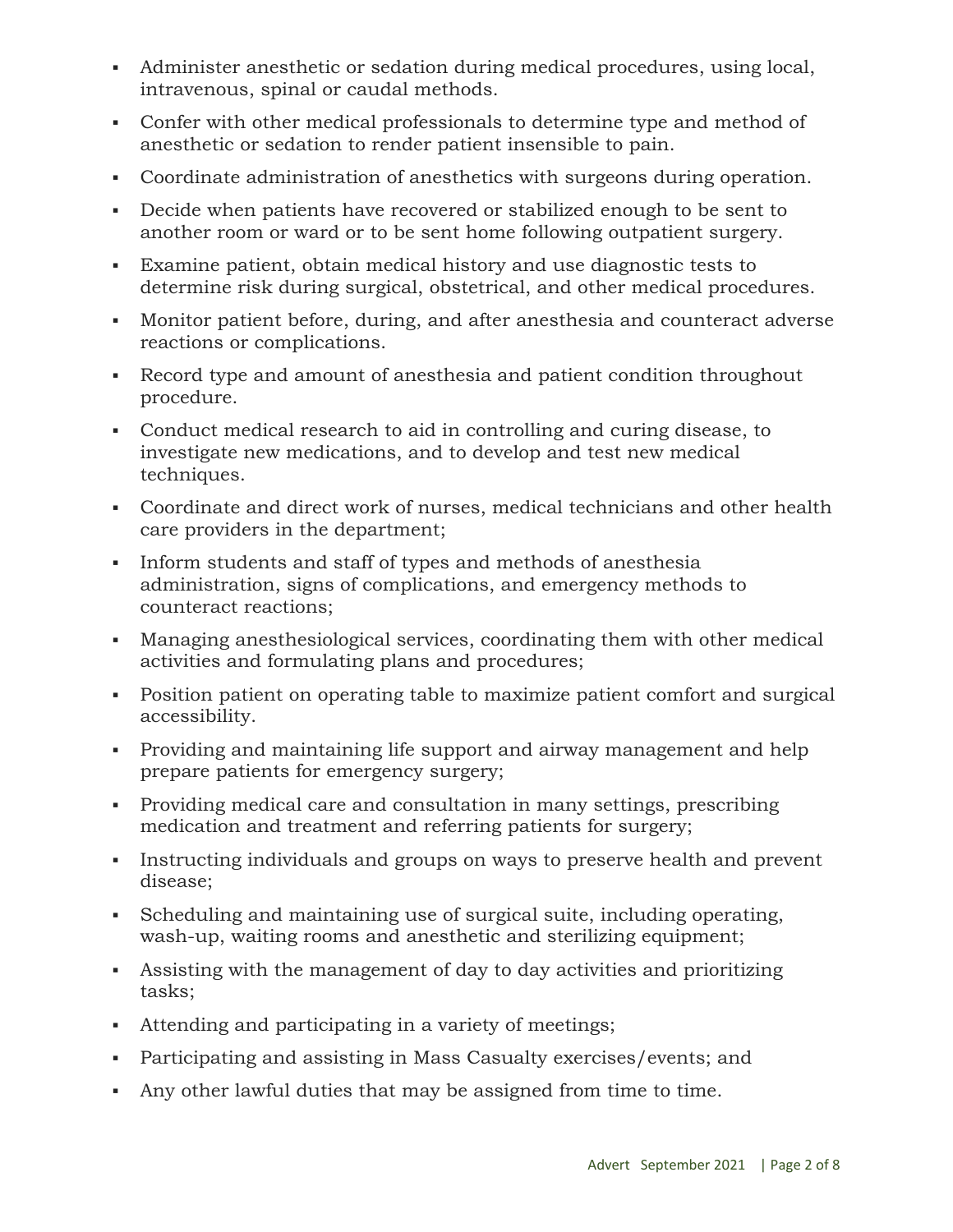#### **2. MEDICAL OFFICER, JOB GROUP CPSB 07 – 2 POSTS**

#### **Job Ref: KCPSB/MO/02/16/09/21**

#### **Terms of Service: Contract**

#### *Requirement for Appointment*

Bachelors of Medicine and Bachelors of Surgery (M.B; Ch.B.) degree from an institution recognized by the Medical Practitioners and Dentists Board.

- Successfully completed one ( 1) year internship from a recognized institution
- Registration license from the medical practitioners and dentists board; and
- Certificate in computer application skills from a recognized institution.

#### **Duties and Responsibilities**

- Diagnosing, caring and treating diseases
- Performing medical and surgical procedures
- Preparing and responding to emergencies and disasters
- Participating in management of medicines, medical instruments and equipment
- Providing health education, maintaining medical records, health information and data.
- Respond to all calls of duty by the intern doctor or nurse-on duty, whether emergency or otherwise, as quickly as possible
- Assist the consultant in all the wards, theatres and clinics
- Undertake certain specified emergency surgeries, minor or major, with the assistance of the intern doctor(s) or students (s)
- Undertake medical examinations and certify physical fitness
- Any other duties as may be assigned by the supervisor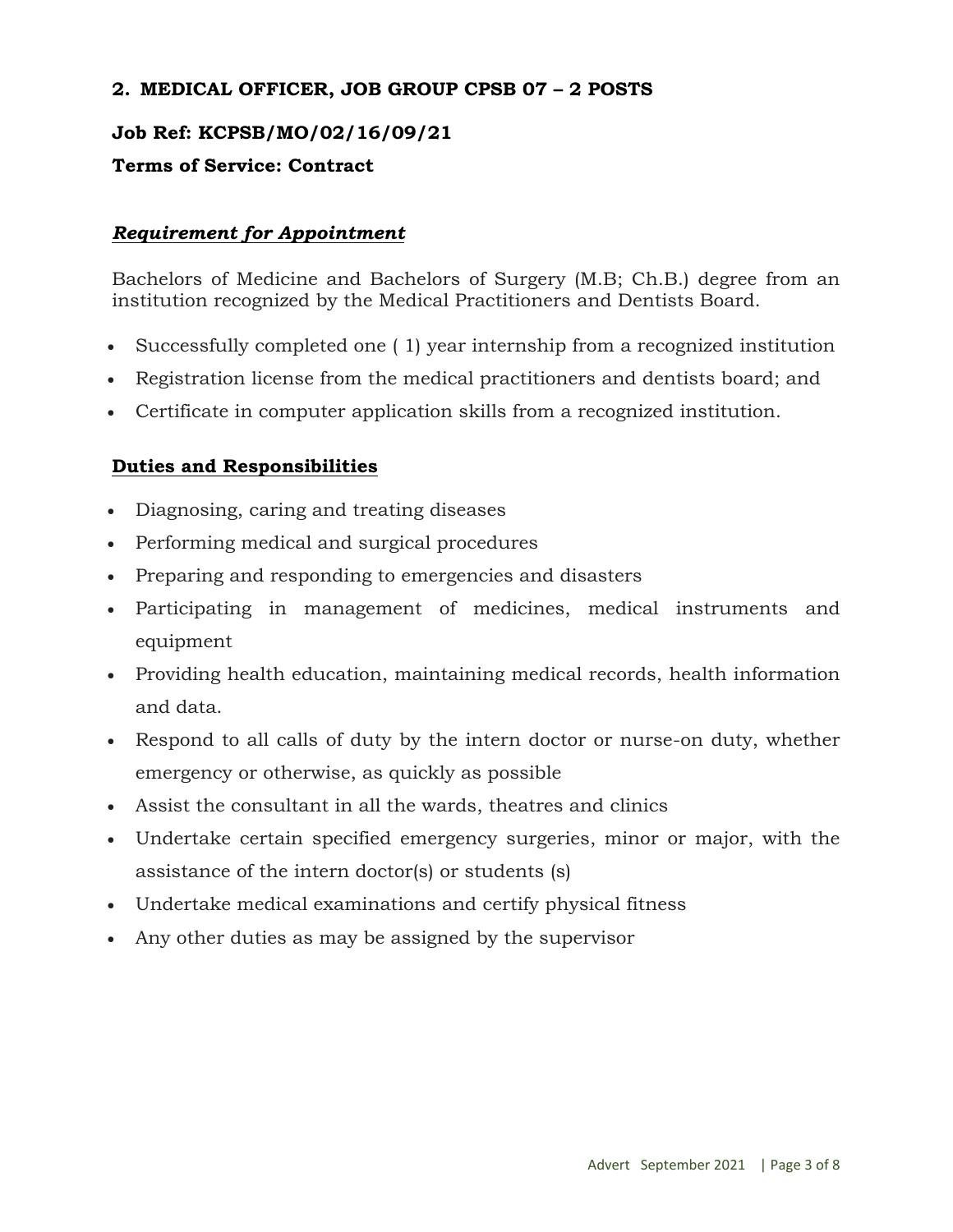#### **3. PHYSIOTHERAPIST, JOB GROUP CPSB 09 – 2 POSTS**

## **Job Ref: KCPSB/PT/03/16/09/21**

### **Terms of Service: Contract**

### *Duties and Responsibilities*

- Planning and providing physiotherapy services to outpatients at an outpatient unit/ward/health institution;
- Assessing patient needs including rehabilitation;
- Verifying and maintaining information and records relating to patients;
- Screening, assessing and providing therapeutic exercises, manual therapy, electrotherapy and hydrotherapy as per the patients/clients formulated treatment plan;
- Collecting data for operational research;
- Sensitizing the community on physiotherapy issues; and Preparing periodic

## *Requirements for appointment.*

For appointment to this grade, a candidate must have: –

- Degree in Physiotherapy from a recognized institution;
- Certificate of registration from the physiotherapy council of Kenya
- Current certificate of practice from the physiotherapy council of Kenya and Computer knowledge

## **4. PAEDITRICIAN, JOB GROUP CPSB 04 – 1 POST**

## **Job Ref: KCPSB/PD/04/16/09/21**

## **Terms of Service: Permanent & Pesionable**

## *Job Summary*

The position will entail the provision of direct clinical care of patients, especially in acute care dependency unit, Supervision and teaching of the junior medical staff, Evaluation of quality of care outcomes and the implementation of initiatives to enhance quality, Provision of general medicine expertise, which extends to leading the junior and senior doctors in the department's medical team and receiving referrals from other medical practitioners within the County, leads the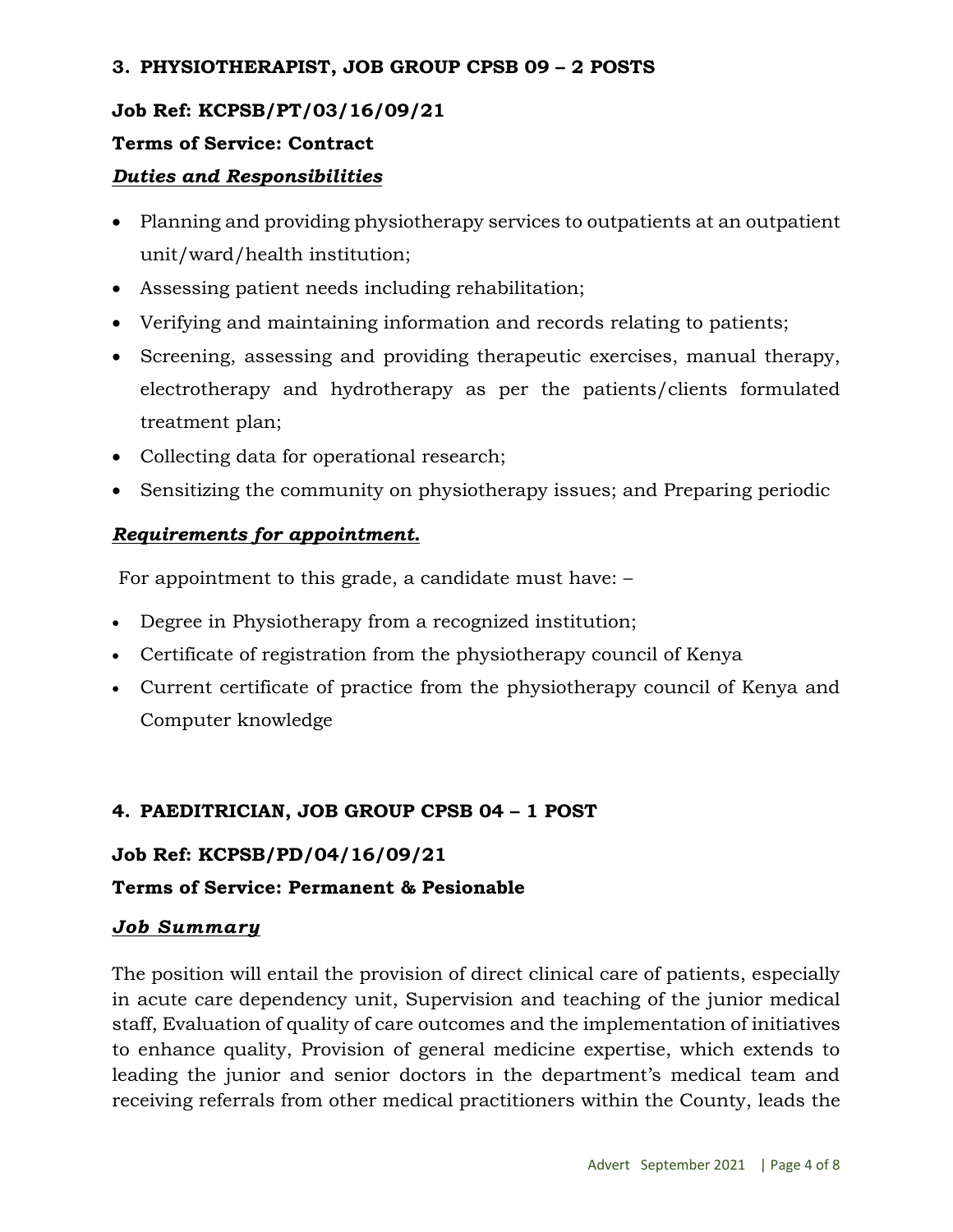multidisciplinary team to provide specialist medical services to patients, promotes patient safety and quality of care and provides leadership, orientation, training, supervision and education for doctors in training, Health Service Medical Practitioners and other health workers.

## *Duties and Responsibilities*

- Be part of team of surgeons within Department of surgery and reporting to the Head of Department,
- Be involved in clinical management of patients including emergency care and procedures, elective procedures, outpatient clinics and inpatient management as per duty

allocation/Roster

- Provision of health services in various disciplines in medicine and in the area of specialization in a sub-county hospital or County Referral Hospital.
- Provision of professional guidance and training of doctors, dentists, and health personnel

working under him to ensure maintenance of the highest standards of health care in the hospital.

- Application of the principles and procedures of the modern medicine in preventing, diagnosing, caring for and treating illness, injury using specialized testing, and diagnostic, medical and psychological techniques,
- Supervision of the implementation of the care and treatment plans by other medical personnel,
- Conducting education and research activities
- Ensure effective work planning, performance management and professional development
- Setting of standards and ensuring they are enforced
- Ensure staff continuing medical education,
- Participate in the teaching, training of medical officers, interns, registrars clinical officers and other staff in the department,
- Ensure proper handling of patients, proper record keeping and detailed examinations, Diagnosis, clerking and management of patient.
- Ensure proper procedure in referring patients,
- Be involved and participate in institutional agenda on quality and best practice and any other responsibilities allocated,

## *Requirement for Appointment*

- Be a Kenyan citizen
- Have served at the level of senior medical officer job group 'P' for a minimum period of three years in the specialty;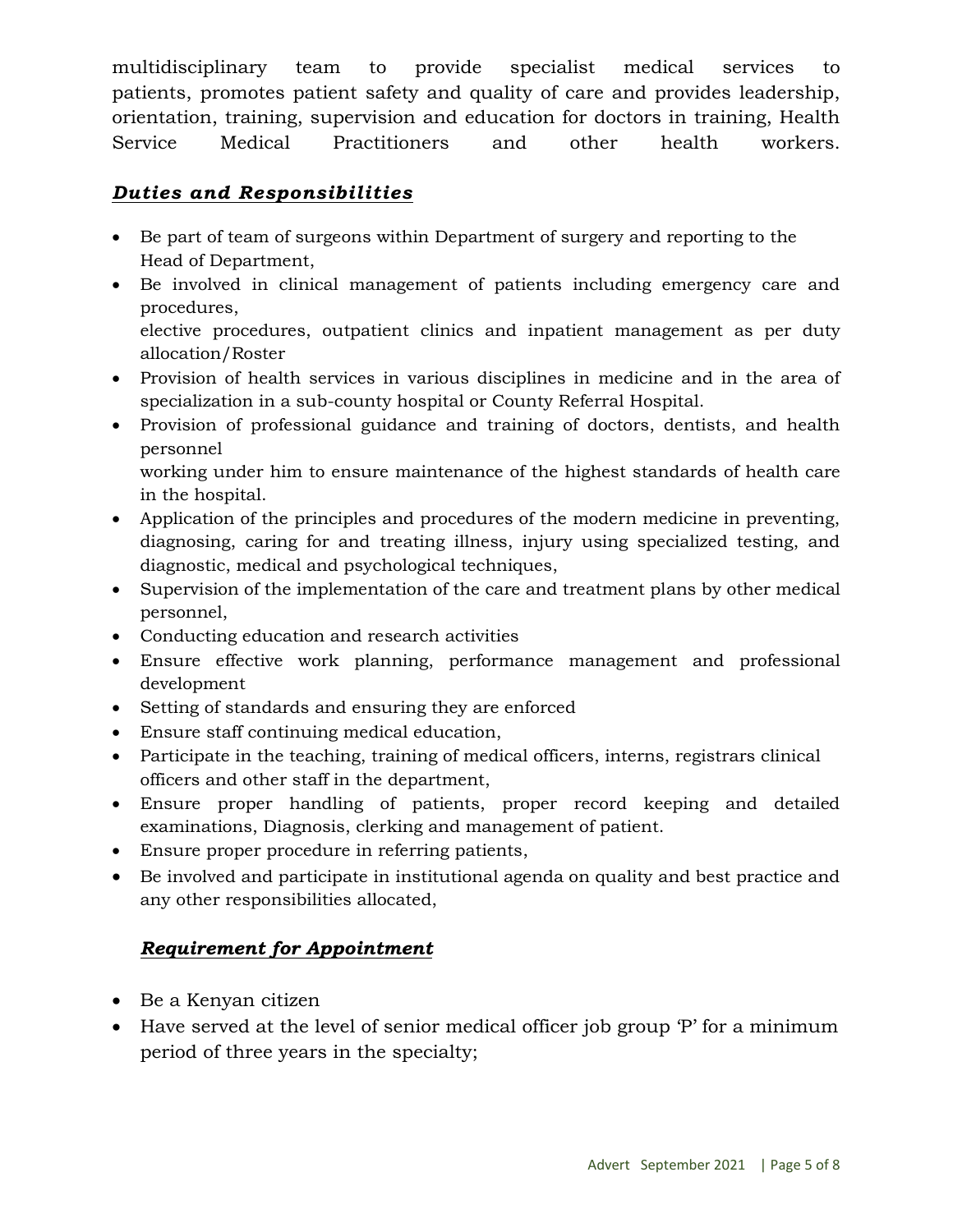- Served at the grade of Assistant Director of Medical Services for at least 3 years or equivalent position in the private sector for 5 years.
- A Bachelor of medicine and Surgery (M.BCH.B) degree in Medicine from a university recognized in Kenya.
- A Masters degree in the relevant specialization.
- Registered with the Kenya Medical and Dentist Board.
- Must have a current certificate from Medical practitioner and Dentist Board.
- Demonstrate a good understanding of the County Government mandate, health policies as well as vision 2030.
- Should be proficient in computer skills.
- Have capacity to multitask within strict timelines.
- Demonstrate professional competence and managerial capability as reflected in work performance and results.

# **5. NURSES** (**CRITICAL CARE**)**, JOB GROUP CPSB 08 – 15 POSTS**

# **Job Ref: KCPSB/N/CC/05/16/09/21**

## **Terms of Service: Contract**

### *Duties and Responsibilities:*

- Ensuring patient care, including medications, orders and treatment.
- Assisting the physicians in performing special procedures.
- Monitoring closely cardiac and physical status of patients under the direction and guidance of the Head Nurse.
- Assisting in emergency nursing procedures necessary for prompt control of changes in patient(s) physical conditions.
- Ability to perform the techniques of cardiopulmonary resuscitation, accurately and effectively.
- Keeping abreast of changing techniques in critical care nursing and maintaining high level of expertise.
- Maintaining accurate medical records.
- Recognizing complications in the intensive care patients and operating technological equipment.
- Ensuring economic use of equipment and supplies.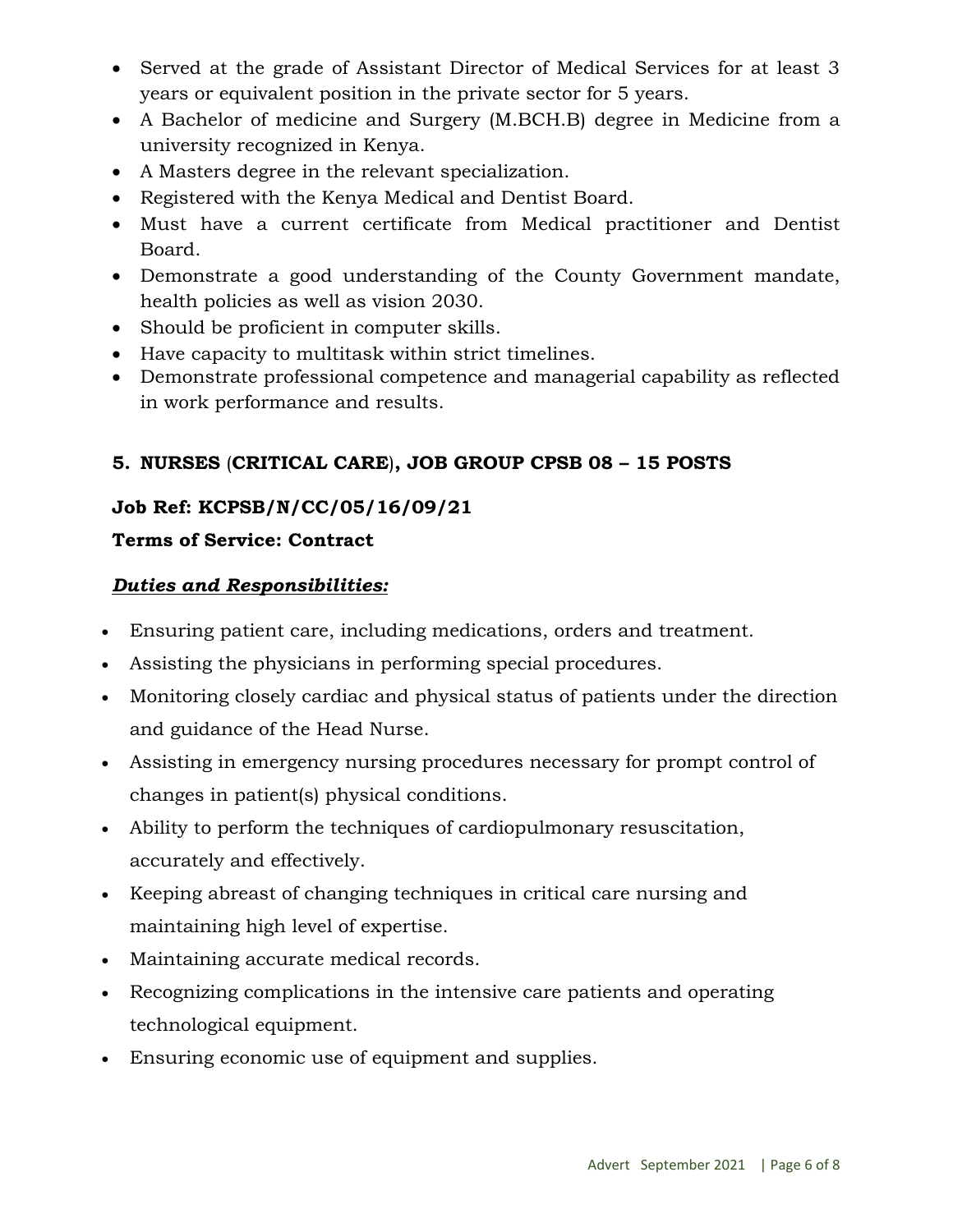- Counseling patients and family and refer as appropriate / plan and participate in the rehabilitation process.
- Any other duties assigned.

### *Requirements for appointment:*

- Must be a Registered Nurse and Registered mid-wife / registered Community Health Nurse.
- Bachelors of Science Degree in Nursing is an added advantage.
- Minimum two (2) years in intensive care nursing.
- Proficiency in computer applications.
- Good Communication and Interpersonal skills.

#### *Mandatory Skills:*

- Registered Intensive Care Nurse.
- Well oriented on hospital structures and operations.
- Nursing process and professional Ethics.

#### **How to Apply**

Applicants should submit their applications together with copies of their detailed

- Curriculum Vitae,
- Academic and Professional certificates,
- Testimonials,
- PIN Certificate,
- National Identity Card or Passport and
- Any other supporting documents.

Clearly indicate the position applied for, both on the cover letter and the envelope. Applications should be addressed to:

### **The Secretary County Public Service Board P O Box 260 - 10304 KUTUS**

Hand delivered applications should be dropped at the **County Headquarters 4TH floor, KUTUS** (Office of County Public Service Board between **8.00 a.m. and 5.00 p.m.** on weekdays).